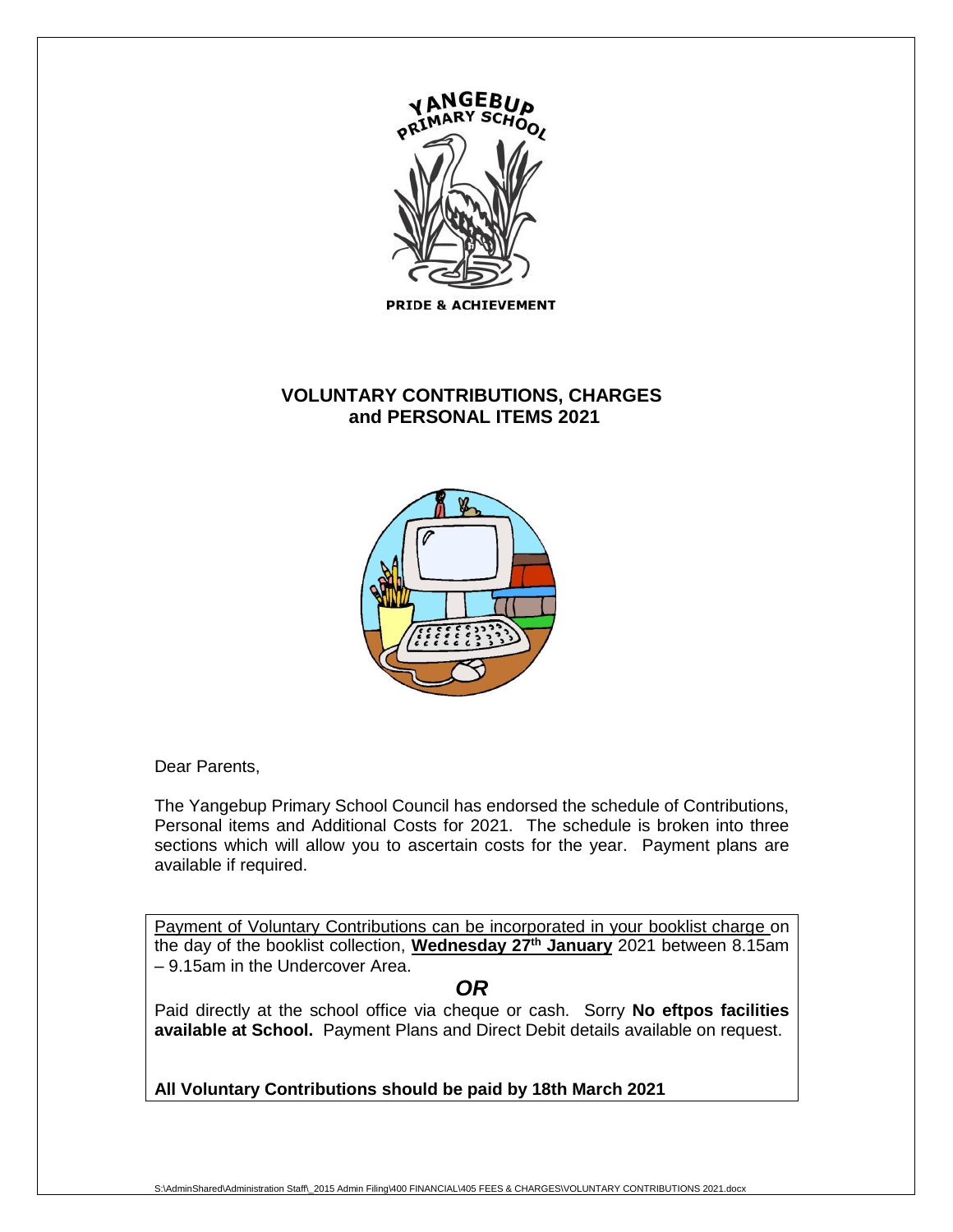#### **Voluntary Contributions and Other Charges 2021**

**Definition**



These costs are associated with specific learning activities available to all students, but conditional on a payment being made at the time of the excursion or incursion.

Primary Schools today have an obligation to provide a quality education for all students from K to Year 6.



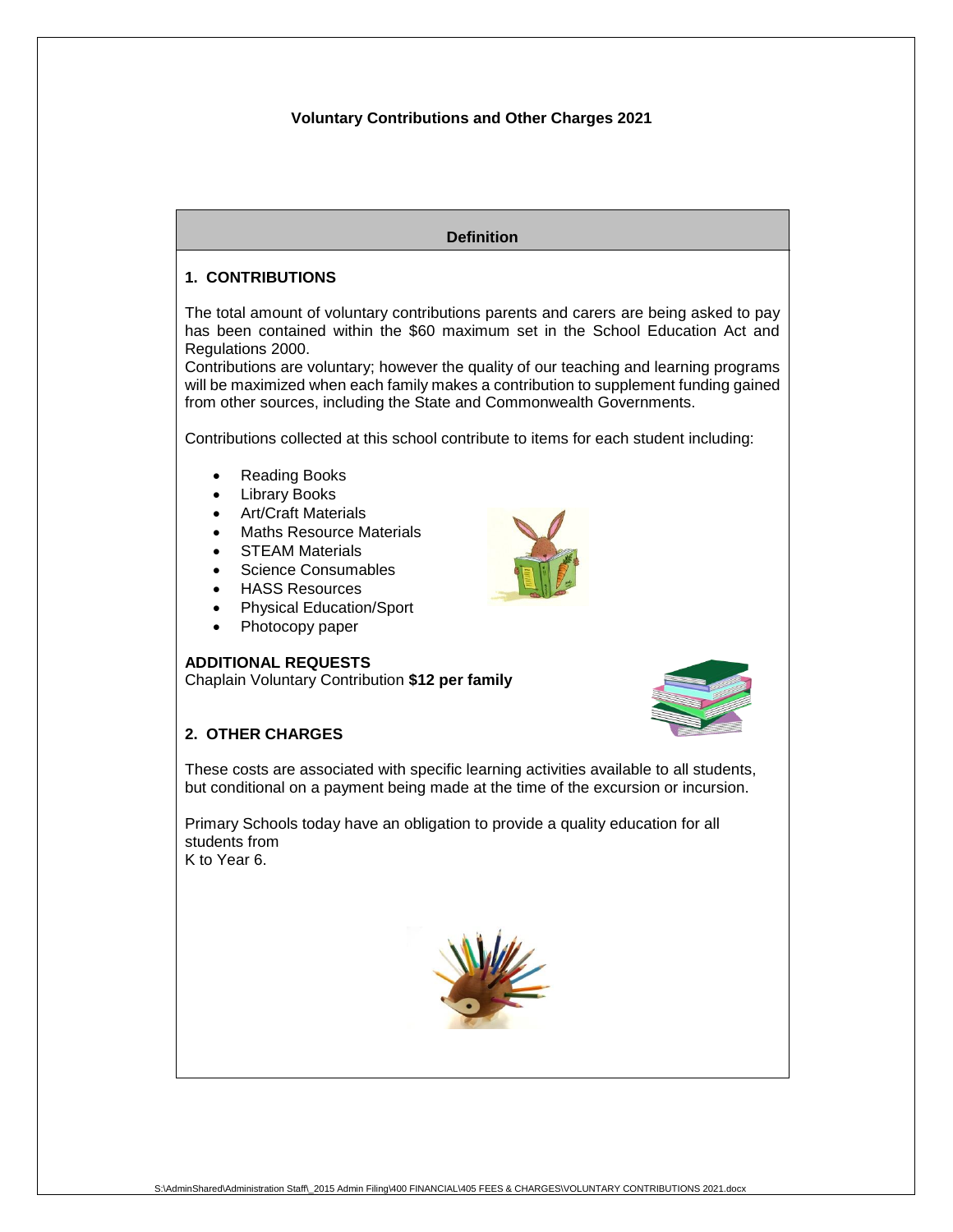# Maximum School Contributions and Charges per child for 2021

|                                                                                                                                                                                           | Κ    | <b>PP</b> | Yr <sub>1</sub> | Yr <sub>2</sub> | Yr3  | Yr 4 | Yr <sub>5</sub> | Yr <sub>6</sub> |
|-------------------------------------------------------------------------------------------------------------------------------------------------------------------------------------------|------|-----------|-----------------|-----------------|------|------|-----------------|-----------------|
| <b>Voluntary School</b><br><b>Contribution</b>                                                                                                                                            | \$60 | \$60      | \$60            | \$60            | \$60 | \$60 | \$60            | \$60            |
| <b>Additional Requests</b><br>Chaplain per family                                                                                                                                         | \$12 | \$12      | \$12            | \$12            | \$12 | \$12 | \$12            | \$12            |
| <b>Total Voluntary</b><br><b>Contributions</b>                                                                                                                                            | \$72 | \$72      | \$72            | \$72            | \$72 | \$72 | \$72            | \$72            |
| Your Voluntary Contribution is essential to partially fund the total expenses per student.<br>Other sources of funds to support the budget are the School Grant and at times specific P & |      |           |                 |                 |      |      |                 |                 |

Other sources of funds to support the budget are the School Grant and, at times, specific P & C contributions through fund-raising efforts.

| <b>OTHER CHARGES</b>                                                                                                                   |                                                                                           |      |                 |                 |       |       |                 |              |  |  |
|----------------------------------------------------------------------------------------------------------------------------------------|-------------------------------------------------------------------------------------------|------|-----------------|-----------------|-------|-------|-----------------|--------------|--|--|
|                                                                                                                                        | Κ                                                                                         | PP   | Yr <sub>1</sub> | Yr <sub>2</sub> | Yr3   | Yr 4  | Yr <sub>5</sub> | $Yr$ 6       |  |  |
|                                                                                                                                        |                                                                                           |      |                 |                 |       |       |                 |              |  |  |
| Nelson Maths Workbook – if<br><b>NOT</b> purchased through booklist<br>program                                                         |                                                                                           |      | \$16            | \$16            | \$16  | \$16  | \$16            | \$16         |  |  |
| <b>Class Incursions/Excursions</b><br>and activities                                                                                   | \$70                                                                                      | \$70 | \$70            | \$70            | \$110 | \$110 | \$110           | \$110        |  |  |
| Leadership Day                                                                                                                         |                                                                                           |      |                 |                 |       |       |                 | \$60         |  |  |
| <b>Sports Carnivals</b>                                                                                                                |                                                                                           |      |                 |                 | \$35  | \$55  | \$55            | \$55         |  |  |
| Interm Swimming Lessons                                                                                                                |                                                                                           | \$70 | \$70            | \$70            | \$70  | \$70  | \$70            | \$70         |  |  |
| <b>Classroom Activities</b><br>Eg. Cooking, arts & crafts                                                                              | \$25                                                                                      | \$25 | \$15            | \$15            | \$15  | \$15  | \$15            | \$15         |  |  |
| <b>SIMS Music Program</b>                                                                                                              | Selected Yr 5/6 students who play guitar, must provide<br>their own guitar.               |      |                 |                 |       |       |                 | \$0          |  |  |
| <b>PEAC Courses</b><br>- from \$15 to \$110 per<br>course                                                                              | This fee applies only to Yr 5/6 students who have been<br>selected to participate in PEAC |      |                 |                 |       |       |                 | \$300<br>Max |  |  |
| Graduation Package                                                                                                                     |                                                                                           |      |                 |                 |       |       |                 | \$70         |  |  |
| <b>Graduating Class Shirts</b><br>(each)                                                                                               |                                                                                           |      |                 |                 |       |       |                 | \$45         |  |  |
| Please note that the amounts indicated on the schedule represent the maximum<br>that could be charged for scheduled activities in 2021 |                                                                                           |      |                 |                 |       |       |                 |              |  |  |